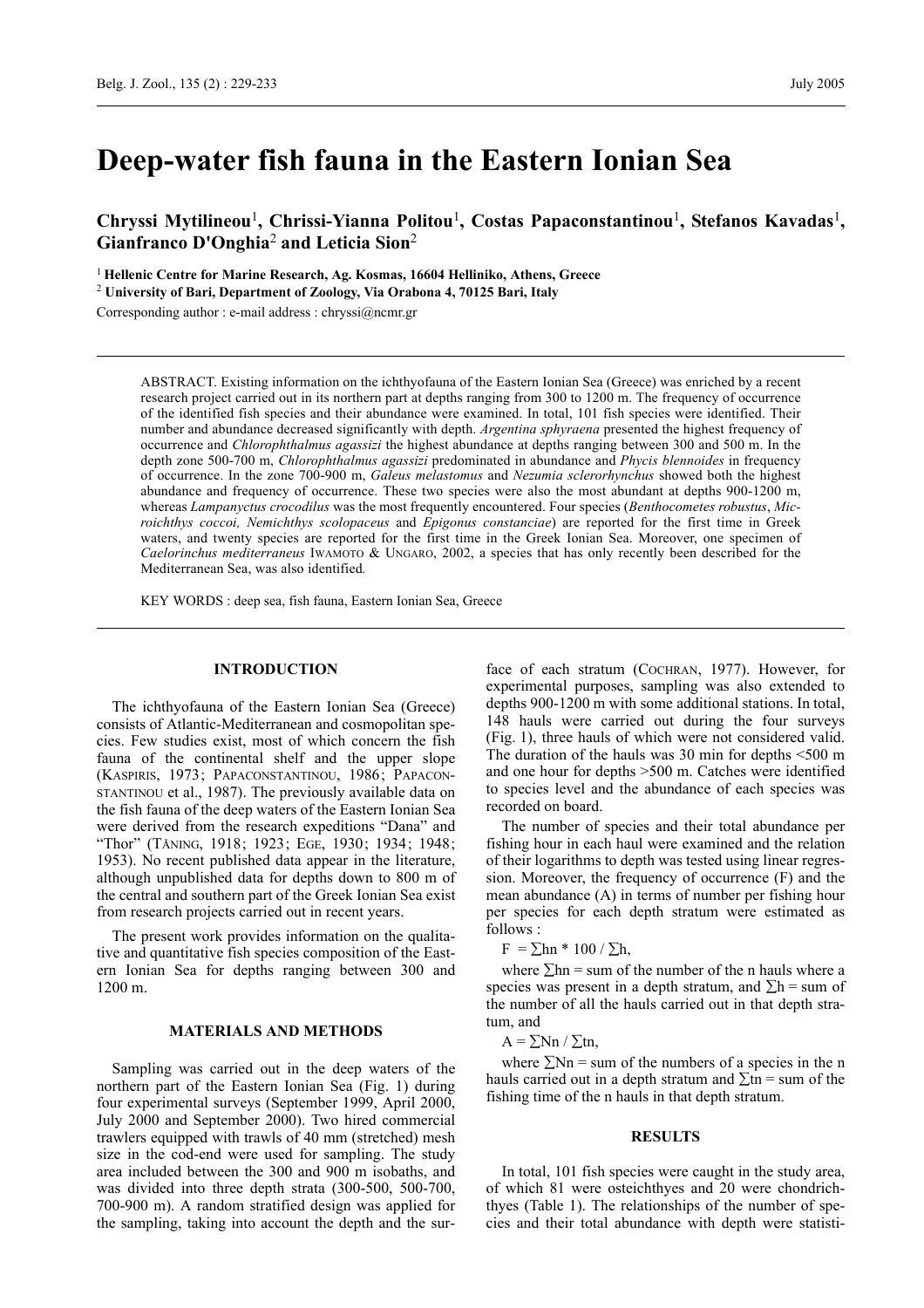cally significant with decreasing trend  $(b = -0.001,$  $r = 0.65$ , DF = 144, P<0.05 and b = -0.006, r = 0.79,  $DF = 144$ ,  $P < 0.05$ , respectively) (Figs. 2, 3). Similar results were obtained from the analysis of the number of osteichthyes (b = -0.009, r = 0.57, DF = 144, P<0.05) and

their total abundance ( $b = -0.0069$ , DF = 144, P<0.05) with depth as well as for the number of chondrichthyes  $(b = -0.002, DF = 141, r = 0.61, P < 0.05)$  and their total abundance with depth  $(b = -0.002, DF = 141, r = 0.40,$  $P < 0.05$ ).



Fig. 1. – Map of the study area showing sampling stations.

#### TABLE 1

List of fish species collected in the E. Ionian Sea with species depth range, frequency of occurrence (%) and abundance (N/h) per depth stratum. Species names are given according to FishBase. (\* species for the first time in the Greek ionian Sea)

|                                                                                                                                                    | Depth                                    |                            |                            | Depth strata (m)  |                   |                     |                   |                |      |
|----------------------------------------------------------------------------------------------------------------------------------------------------|------------------------------------------|----------------------------|----------------------------|-------------------|-------------------|---------------------|-------------------|----------------|------|
|                                                                                                                                                    | range (m)                                | 300-500<br>44              |                            | 500-700<br>52     |                   | 700-900<br>36       |                   | 900-1200<br>13 |      |
|                                                                                                                                                    | No. of hauls                             |                            |                            |                   |                   |                     |                   |                |      |
| <b>Species</b>                                                                                                                                     |                                          | $\frac{0}{0}$              | N/h                        | $\frac{0}{0}$     | N/h               | $\frac{0}{0}$       | N/h               | $\frac{0}{0}$  | N/h  |
| <b>CHONDRICHTHYES</b>                                                                                                                              |                                          |                            |                            |                   |                   |                     |                   |                |      |
| Centrophorus granulosus (Bloch & Schneider, 1801)<br>Chimaera monstrosa Linnaeus, 1758 *<br>Dalatias licha (Bonnaterre, 1788)                      | 512-823<br>514-1171<br>655-764           |                            |                            | 7.7<br>7.7<br>3.8 | 0.2<br>0.1<br>0.1 | 10.5<br>7.9<br>15.8 | 0.1<br>0.1<br>0.2 | 15.4           | 0.2  |
| Dipturus batis (Linnaeus, 1758) *<br>Galeus melastomus Rafinesque, 1810<br>Heptranchias perlo (Bonnaterre, 1788)*                                  | 700<br>305-1171<br>388-501               | 55.6<br>4.4                | 60.8<br>0.2                | 98.1<br>1.9       | 54.6<br>0.1       | 2.6<br>94.7         | 0.1<br>36.1       | 92.3           | 18.4 |
| <i>Hexanchus griseus</i> (Bonnaterre, 1788) *<br>Leucoraja circularis (Couch, 1838)<br><i>Mustelus mustelus</i> (Linnaeus, 1758) *                 | 700<br>463-676<br>624                    | 2.2                        | 0.1                        | 7.7<br>1.9        | 0.1<br>0.1        | 2.6                 | 0.1               |                |      |
| Oxynotus centrina (Linnaeus, 1758) *<br>Raja asterias Delaroche, 1809<br>Raja clavata Linnaeus, 1758                                               | 549-777<br>333-343<br>300-577            | 6.7<br>44.4                | 0.3<br>3.1                 | 3.8<br>3.8        | 0.1<br>0.1        | 7.9                 | 0.1               |                |      |
| Raja miraletus Linnaeus, 1758<br>Raja montagui Fowler 1910 *<br>Raja oxyrinchus Linnaeus, 1758                                                     | 462<br>318-345<br>288-640                | 2.2<br>11.1<br>77.8        | 0.1<br>0.3<br>3.9          | 15.4              | 0.2               |                     |                   |                |      |
| Raja polystigma Regan, 1923<br>Raja sp.                                                                                                            | 328<br>462-473                           | 2.2<br>4.4                 | 0.1<br>0.3                 |                   |                   |                     |                   |                |      |
| Scyliorhinus canicula (Linnaeus, 1758)<br>Squalus blainville (Risso, 1827)<br>Torpedo marmorata Risso, 1810<br>Torpedo nobiliana Bonaparte, 1835 * | 288-780<br>300-780<br>317-368<br>300-388 | 88.9<br>77.8<br>6.7<br>4.4 | 25.1<br>20.1<br>0.2<br>0.1 | 7.7<br>17.3       | 0.1<br>0.5        | 2.6<br>15.8         | 0.1<br>0.2        |                |      |
| <b>OSTEICHTHYES</b>                                                                                                                                |                                          |                            |                            |                   |                   |                     |                   |                |      |
| Acantholabrus palloni (Risso, 1810)<br>Argentina sphyraena Linnaeus, 1758<br>Argyropelecus hemigymnus Cocco, 1829                                  | 351<br>288-700<br>460-1082               | 2.2<br>95.6<br>4.4         | 0.1<br>760.6<br>0.2        | 28.8<br>32.7      | 2.9<br>0.7        | 15.8                | 0.2               | 23.1           | 0.3  |
| Arnoglossus rueppelli (Cocco, 1844) *<br>Bathypterois dubius Vaillant, 1888 *<br>Bellottia apoda Giglioli, 1883                                    | 288-897<br>700-1171<br>460-569           | 73.3<br>2.2                | 26.0<br>0.1                | 5.8<br>3.8        | 0.1<br>0.1        | 5.3<br>34.2         | 0.1<br>1.1        | 84.6           | 4.6  |
| Benthocometes robustus (Goode & Bean, 1886)<br>Benthosema glaciale (Reinhardt, 1837)                                                               | 503<br>541-1085                          |                            |                            | 1.9<br>9.6        | 0.1<br>0.4        | 2.6                 | 0.1               | 7.7            | 0.1  |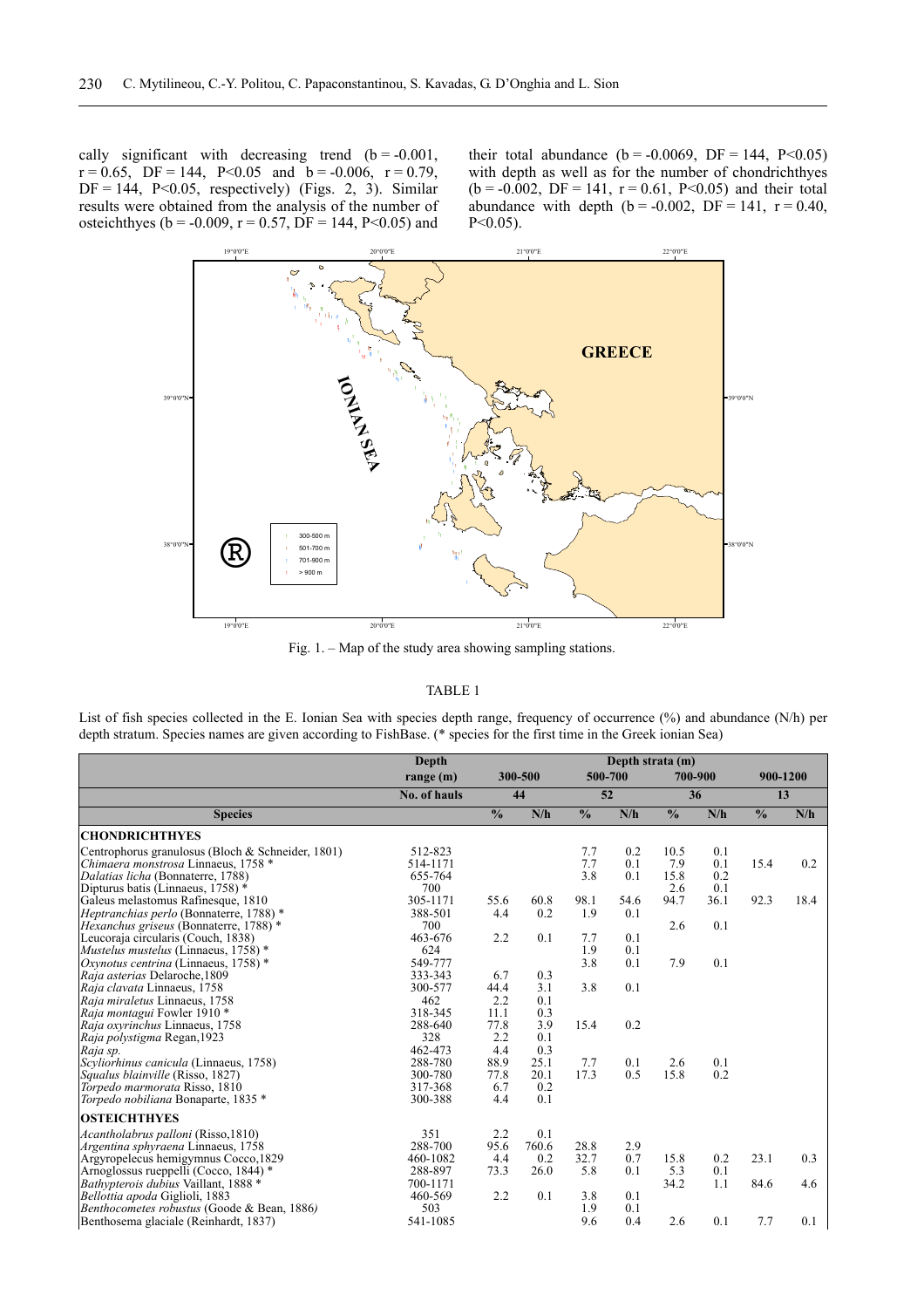# TABLE 1

List of fish species collected in the E. Ionian Sea with species depth range, frequency of occurrence (%) and abundance (N/h) per depth stratum. Species names are given according to FishBase. (\* species for the first time in the Greek ionian Sea)

|                                                                                             | Depth               |               |               | Depth strata (m) |             |               |            | 900-1200<br>13 |      |
|---------------------------------------------------------------------------------------------|---------------------|---------------|---------------|------------------|-------------|---------------|------------|----------------|------|
|                                                                                             | range (m)           | 300-500<br>44 |               | 500-700<br>52    |             | 700-900<br>36 |            |                |      |
|                                                                                             | No. of hauls        | $\frac{0}{0}$ | N/h           | $\frac{0}{0}$    | N/h         | $\frac{0}{0}$ | N/h        | $\frac{0}{0}$  | N/h  |
| <b>Species</b><br>Caelorinchus caelorinchus (Risso, 1810)                                   | 305-710             | 51.1          | 175.7         | 65.4             | 22.5        | 7.9           | 0.2        |                |      |
| Caelorinchus mediterraneus Iwamoto & Ungaro, 2002                                           | 1032                |               |               |                  |             |               |            | 7.7            | 0.1  |
| Capros aper (Linnaeus, 1758)                                                                | 288-700             | 68.9          | 283.1         | 3.8              | 0.1         |               |            |                |      |
| Centracanthus cirrus Rafinesque, 1810                                                       | 327-464             | 13.3          | 1.6           |                  |             |               |            |                |      |
| Centrolophus niger (Gmelin 1789)*<br>Ceratoscopelus maderensis (Lowe, 1839)                 | 624-770<br>460-1082 | 2.2           | 0.1           | 1.9<br>1.9       | 0.1<br>0.1  | 2.6<br>2.6    | 0.1<br>0.1 | 7.7            | 0.2  |
| Chauliodus sloani Bloch & Schneider, 1801                                                   | 473-1192            | 2.2           | 0.3           | 32.7             | 0.9         | 39.5          | 0.6        | 30.8           | 0.9  |
| Chelidonichthys cuculus (Linnaeus, 1758)                                                    | 288-356             | 22.2          | 3.8           |                  |             |               |            |                |      |
| Chelidonichthys gurnardus (Linnaeus, 1758)                                                  | 340                 | 2.2           | 0.1           |                  |             |               |            |                |      |
| <i>Chelidonichthys lucerna</i> (Linnaeus, 1758)<br>Chlorophthalmus agassizi Bonaparte, 1840 | 318<br>300-897      | 2.2<br>88.9   | 0.1<br>3958.2 | 78.8             | 165.7       | 5.3           | 1.0        |                |      |
| Conger conger (Linnaeus, 1758)                                                              | 305-1171            | 24.4          | 1.1           | 23.1             | 0.9         | 26.3          | 0.5        | 23.1           | 0.4  |
| Deltentosteus quadrimaculatus (Valenciennes, 1837)                                          | 333                 | 2.2           | 0.8           |                  |             |               |            |                |      |
| Diaphus holti Tåning, 1918                                                                  | 300-777             | 4.4           | 0.1           | 3.8              | 0.1         | 5.3           | 0.1        |                |      |
| Diaphus metopoclampus (Cocco, 1829)<br>Diaphus rafinesquii (Cocco, 1838)                    | 518-1085<br>616-660 |               |               | 5.8<br>3.8       | 0.2<br>0.1  | 7.9           | 0.1        | 7.7            | 0.1  |
| Electrona risso (Cocco, 1829)                                                               | 614                 |               |               | 1.9              | 0.1         |               |            |                |      |
| Epigonus constanciae (Giglioli, 1880)                                                       | 351-742             | 2.2           | 1.1           | 15.4             | 0.3         | 2.6           | 0.1        |                |      |
| Epigonus denticulatus Dieuzeidei, 1950 *                                                    | 351-660             | 2.2           | 0.1           | 5.8              | 0.1         |               |            |                |      |
| Epigonus spp<br>Epigonus telescopus (Risso, 1810)                                           | 620<br>351-780      | 4.4           | 0.1           | 1.9<br>1.9       | 0.1<br>0.1  | 5.3           | 0.1        |                |      |
| <i>Etmopterus spinax</i> (Linnaeus, 1758)                                                   | 327-1171            | 4.4           | 0.1           | 40.4             | 3.2         | 65.8          | 2.0        | 69.2           | 1.4  |
| Gadella maraldi (Risso, 1810)                                                               | 368-748             | 2.2           | 0.1           | 7.7              | 0.1         | 2.6           | 0.1        |                |      |
| Gadiculus argenteus argenteus Guichenot, 1850                                               | 300-518             | 66.7          | 647.0         | 1.9              | 0.4         |               |            |                |      |
| Gaidropsarus biscayensis (Collette, 1890) *                                                 | 549                 |               |               | 1.9              | 0.1         |               |            |                |      |
| Gnathophis mystax (Delaroche, 1809)<br>Gonostoma denudatum Rafinesque, 1810                 | 700<br>531          |               |               | 1.9              | 0.1         | 2.6           | 0.1        |                |      |
| Helicolenus dactylopterus (Delaroche, 1809)                                                 | 288-852             | 91.1          | 35.0          | 94.2             | 53.6        | 78.9          | 8.8        |                |      |
| Hoplostethus mediterraneus Cuvier, 1829                                                     | 388-897             | 6.7           | 1.1           | 94.2             | 47.6        | 73.7          | 10.5       |                |      |
| Hymenocephalus italicus Giglioli, 1884                                                      | 305-897             | 53.3          | 321.5         | 96.2             | 70.1        | 47.4          | 2.1        |                |      |
| <i>Ichthyococcus ovatus</i> (Cocco, 1838)<br>Lampanyctus crocodilus (Risso, 1810)           | 614<br>318-1192     | 4.4           | 0.1           | 1.9<br>71.2      | 0.1<br>11.2 | 92.1          | 14.4       | 100.1          | 6.4  |
| Lepidopus caudatus (Euphrasen, 1788)                                                        | 333-620             | 8.9           | 0.2           | 9.6              | 0.1         |               |            |                |      |
| Lepidorhombus boscii (Risso, 1810)*                                                         | 300-700             | 51.1          | 18.0          | 80.8             | 10.1        | 2.6           | 0.1        |                |      |
| Lepidorhombus whiffiagonis (Walbaum, 1792) *                                                | 288-700             | 55.6          | 3.7           | 40.4             | 1.2         | 2.6           | 0.1        |                |      |
| Lepidotrigla dieuzeidei Blanc & Hureau, 1973                                                | 288-596<br>518      | 55.6          | 73.0          | 1.9<br>1.9       | 0.1<br>0.1  |               |            |                |      |
| Lestidiops sphyrenoides (Risso, 1820)<br>Lesueurigobius suerii (Risso, 1810) *              | 322-337             | 6.7           | 0.3           |                  |             |               |            |                |      |
| Lobianchia dofleini (Zugmayer, 1911)                                                        | 318                 | 2.2           | 0.2           |                  |             |               |            |                |      |
| Lophius budegassa Spinola, 1807                                                             | 300-1013            | 42.2          | 2.8           | 32.7             | 0.5         | 10.5          | 0.1        | 7.7            | 0.1  |
| Lophius piscatorius Linnaeus, 1758<br>Macroramphosus scolopax (Linnaeus, 1758)              | 370-770<br>322-342  | 2.2<br>4.4    | 0.1<br>0.2    | 5.8              | 0.1         | 7.9           | 0.1        |                |      |
| Maurolicus muelleri (Gmelin, 1789) *                                                        | 318-351             | 6.7           | 4.8           |                  |             |               |            |                |      |
| Merluccius merluccius (Linnaeus, 1758)                                                      | 288-764             | 86.7          | 35.3          | 50.1             | 2.8         | 13.2          | 0.1        |                |      |
| <i>Microichthys coccoi</i> Rüppell, 1852                                                    | 549                 |               |               | 1.9              | 0.1         |               |            |                |      |
| Micromesistius poutassou (Risso, 1827)                                                      | 305-676             | 26.7          | 14.1          | 44.2             | 1.1         |               |            |                |      |
| Molva macrophthalma (Rafinesque, 1810)<br><i>Mora moro</i> (Risso, 1810)                    | 388-754<br>512-1171 | 4.4           | 0.3           | 26.9<br>28.8     | 0.4<br>3.5  | 7.9<br>92.1   | 0.1<br>9.3 | 92.3           | 13.3 |
| Mullus barbatus Linnaeus, 1758                                                              | 328                 | 2.2           | 0.2           |                  |             |               |            |                |      |
| <i>Mullus surmuletus</i> Linnaeus, 1758                                                     | 305-409             | 22.2          | 2.8           |                  |             |               |            |                |      |
| Myctophidae                                                                                 | 754-1082            |               |               |                  |             | 5.3           | 0.1        | 7.7            | 0.2  |
| Myctophum punctatum Rafinesque, 1810 *<br>Nemichthys scolopaceus Richardson, 1848           | 549<br>390-1079     | 2.2           | 0.1           | 1.9<br>1.9       | 0.2<br>0.1  |               |            | 7.7            | 0.1  |
| <i>Nettastoma melanurum</i> Rafinesque, 1810                                                | 305-1171            | 11.1          | 0.3           | 84.6             | 3.5         | 89.5          | 9.1        | 76.9           | 4.8  |
| Nezumia sclerorhynchus (Valenciennes, 1838)                                                 | 388-1171            | 2.2           | 0.2           | 98.1             | 46.5        | 94.7          | 35.1       | 92.3           | 18.5 |
| Notacanthus bonaparte Risso, 1840                                                           | 487-1034            |               |               | 1.9              | 0.1         | 13.2          | 0.2        | 15.4           | 0.2  |
| <i>Pagellus acarne</i> (Risso, 1827)<br>Pagellus bogaraveo (Brünnich, 1768)                 | 302-318<br>305-700  | 6.7<br>37.8   | 3.0<br>8.6    | 50.1             | 2.1         |               |            |                |      |
| Paralepis coregonoides Risso, 1820                                                          | 1032                |               |               |                  |             |               |            | 7.7            | 0.1  |
| Paralepis speciosa Bellotti, 1878                                                           | 660                 |               |               | 1.9              | 0.1         |               |            |                |      |
| Peristedion cataphractum (Linnaeus, 1758)                                                   | 288-848             | 91.1          | 141.9         | 42.3             | 2.1         | 2.6           | 0.1        |                |      |
| Phycis blennoides (Brünnich, 1768)<br>Polyprion americanus (Bloch & Schneider, 1801)        | 300-1047<br>503-577 | 75.6          | 10.6          | 100.1<br>3.8     | 29.0<br>0.1 | 92.1          | 7.3        | 61.5           | 0.8  |
| Scorpaena elongata Cadenat, 1943                                                            | 300-710             | 31.1          | 0.9           | 1.9              | 0.1         | 2.6           | 0.1        |                |      |
| Spicara smaris (Linnaeus, 1758)                                                             | 328                 | 2.2           | 0.1           |                  |             |               |            |                |      |
| <i>Stomias boa</i> (Risso, 1810)                                                            | 473-1032            | 2.2           | 0.2           | 28.8             | 1.5         | 26.3          | 0.8        | 7.7            | 0.1  |
| Symphurus ligulatus (Cocco, 1844) *<br>Symphurus nigrescens Rafinesque, 1810                | 531-761<br>533-601  |               |               | 15.4<br>7.7      | 0.4<br>0.2  | 7.9           | 0.1        |                |      |
| <i>Synchiropus phaeton</i> (Günther, 1861)                                                  | 302-848             | 31.1          | 3.3           | 17.3             | 0.5         | 2.6           | 0.1        |                |      |
| Trachurus picturatus (Bowdich, 1825)                                                        | 305-368             | 8.9           | 0.3           |                  |             |               |            |                |      |
| Trachurus trachurus (Linnaeus, 1758)                                                        | 300-318             | 6.7           | 0.3           |                  |             |               |            |                |      |
| Trachyrincus scabrus (Rafinesque, 1810) *<br>Trigla lyra Linnaeus, 1758                     | 480-1171<br>288-620 | 2.2<br>57.8   | 0.1<br>5.4    | 9.6              | 0.1         | 15.8          | 0.9        | 46.2           | 0.7  |
| Trisopterus minutus (Linnaeus, 1758)                                                        | 333                 | 2.2           | 0.4           |                  |             |               |            |                |      |
| Zeus faber Linnaeus, 1758                                                                   | 328                 | 2.2           | 0.1           |                  |             |               |            |                |      |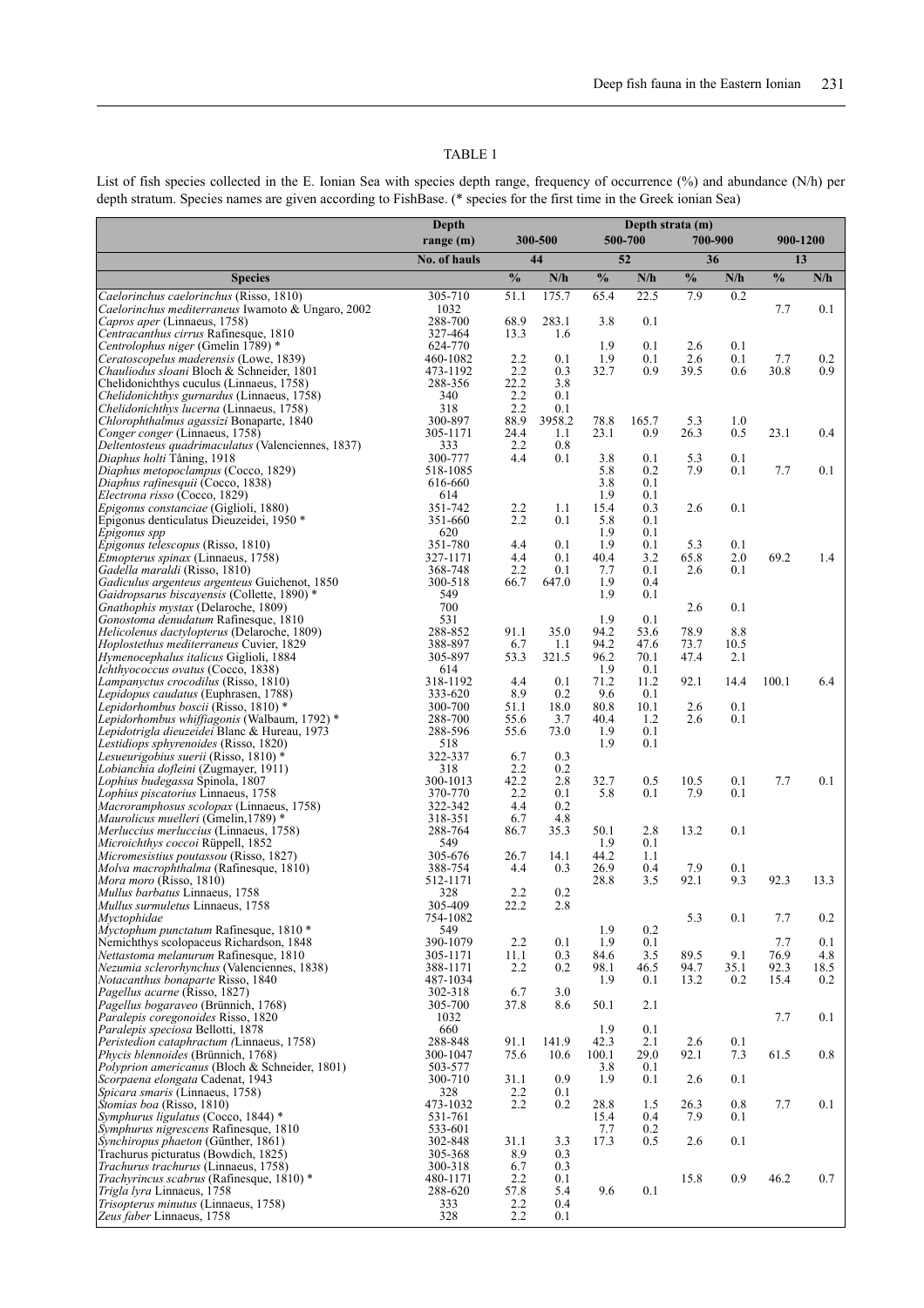

Fig. 2. – Relationship of the number of species with depth.



Fig. 3. – Relationship of the total abundance (N/h) with depth.

In the depth zone 300-500 m, 72 species were found (59 osteichthyes and 13 chondrichthyes). *Argentina sphyraena*, *Peristedion cataphractum*, *Helicolenus dactylopterus, Chlorophthalmus agassizi, Scyliorhinus canicula* and *Merluccius merluccius* presented high frequency of occurrence (Table 1). *Chlorophthalmus agassizi* was dominant in terms of abundance (Table 1). Most of the chondrichthyes caught in this zone belonged to species of the genus *Raja*.

In the zone 500-700 m, 70 fish species were identified (58 osteichthyes and 12 chondrichthyes) (Table 1). *Chlorophthalmus agassizi* still predominated in terms of abundance (Table 1). *Phycis blennoides* was present at all stations (100% frequency of occurrence). *Galeus melastomus*, *Nezumia sclerorhynchus*, *Hymenocephalus italicus*, *Helicolenus dactylopterus* and *Hoplostethus mediterraneus* were also found in high frequency of occurrence (Table 1).

From the 47 species (38 osteichthyes and 9 chondrichthyes) caught in the depth zone 700-900 m and from the 22 species (20 osteichthyes and 2 chondrichthyes) caught in the zone 900-1200 m, *Galeus melastomus* and *Nezumia sclerorhynchus* were the most abundant in both zones (Table 1). *Galeus melastomus*, *Nezumia sclerorhynchus*, *Lampanyctus crocodilus* and *Mora moro* were the most frequent in the zone 700-900 m (Table 1). Their order of importance in terms of frequency of occurrence changed in the deeper zone as follows : *Lampanyctus crocodilus, Galeus melastomus*, *Nezumia sclerorhynchus* and *Mora moro.* Furthermore, *Phycis blennoides* was also frequently present in the depth zone 700-900 m, but less so in deeper waters (Table 1).

# **DISCUSSION**

From the 101 species identified in the present work, one fish was identified as the new Mediterranean macrurid species, *Caelorinchus mediterraneus* IWAMOTO & UNGARO, 2002 (Table 1). It was caught at a depth of 1032 m, which is within the depth range reported in the literature for the species (IWAMOTO & UNGARO, 2002). This species has been recently described from specimens collected in the Catalan, Ligurian and Adriatic Seas (IWAMOTO & UNGARO, 2002) but it has not been reported so far from the Ionian Sea.

Four species are recorded for the first time in Greek waters : *Benthocometes robustus, Microichthys coccoi*, *Nemichthys scolopaceus* and *Epigonus constanciae*. The first two were found only in one station at depths 500-700 m. The third one was encountered in three depth zones (300-500, 500-700 and 900-1200 m) in very low frequencies and abundances (Table 1). Finally, *Epigonus constanciae* was caught at depths between 351 and 742 m, with higher occurrence at depths 500-700 m (Table 1). According to the literature, *Benthocometes robustus* has been rarely found in the Mediterranean Sea and *Microichthys coccoi* is reported only from the Strait of Messina (Italy) (WHITEHEAD et al., 1989). *Nemichthys scolopaceus* is recorded for the first time for all the Ionian Sea, although it is known in the western Mediterranean and the Atlantic (WHITEHEAD et al., 1989). *Epigonus constanciae* has also been found in the western Mediterranean and eastern Atlantic off West Africa with a maximum of occurrence between 200 and 400 m (WHITEHEAD et al., 1989).

Twenty species (indicated in Table 1 by asterisk) are reported for the first time for the fish fauna of the Greek Ionian Sea. Most of them are species encountered mainly at depths >500 m, which have only recently been investigated.

The results of this study showed a general decrease in the number of fish species and of their abundance with depth. More specifically, the number of fish species decreased considerably in waters deeper than 700 m, whereas the species abundance declined sharply in waters deeper than 500 m. The decline in both number of species and abundance is also true for other Mediterranean areas as well as for other taxonomic groups (ABELLO et al., 1988; BIAGI et al., 1989; CARTES et al., 1994; STEFA-NESCU et al., 1994; ABELLA & SERENA, 1995; D'ONGHIA et al*.*, 1998; 2002 KALLIANIOTIS et al., 2000).

The ichthyofauna in the Eastern Ionian Sea (Greece) is quite similar to that of the North-western Ionian Sea (Italy) (D'ONGHIA et al*.*, 1998), a fact also mentioned by D'ONGHIA et al*.*, (2002). However, important differences were detected concerning the abundance of various species. *Gadiculus argenteus argenteus* and *Hymenocephalus italicus* are the most abundant fish in the upper slope of the Italian Ionian (D'ONGHIA et al*.*, 2002), whereas *Chloropthalmus agassizi* was found to be the dominant species in the Greek Ionian with considerably higher abundance values. Moreover, abundance values were generally much higher in Greek than Italian Ionian Sea. Another remarkable discrepancy between the two neighbouring areas is the higher number of species and abundance of chondrichthyes in the upper slope of the Greek